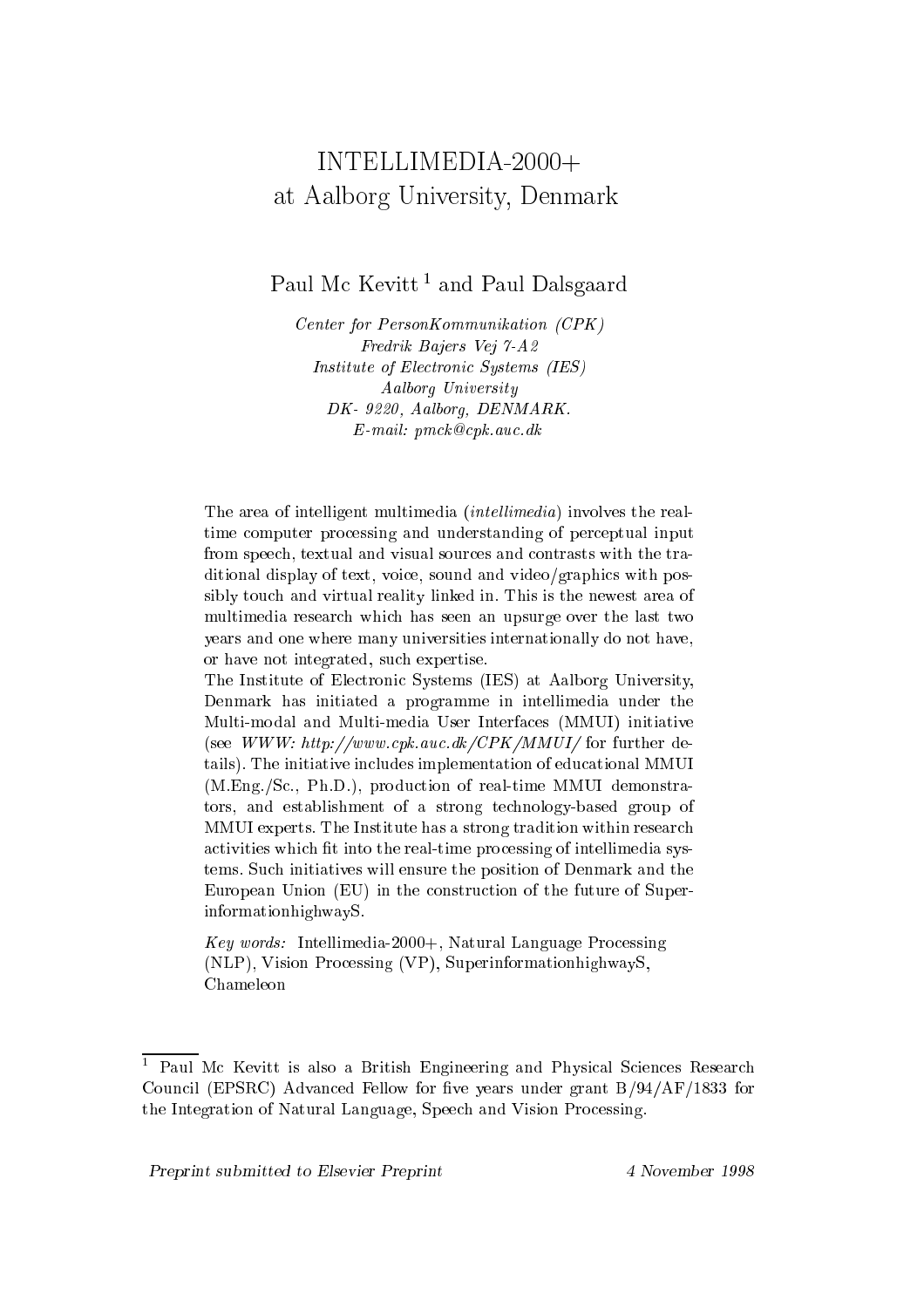#### $\mathbf{1}$ **Introduction**

The area of multimedia is growing rapidly internationally and it is clear that it has various meanings from various points of view. Multimedia can be separated into at least two areas: (1) (traditional) Multimedia and (2) Intelligent Multimedia (*Intellimedia*). The former area is the one that people traditionally think of as being multimedia, encompassing the display of text, voice, sound and video/graphics with possibly touch and virtual reality linked in. However, the computer has little or no understanding of the meaning of what it is presenting. This area can typically be found in Computer Science and Arts Departments and Aalborg has strengths in both Computer Science and Humanities (Communication) which focus on this.

Intellimedia, which involves the computer processing and understanding of perceptual input from speech, text and visual images and reacting to it is much more complex and involves research from Engineering, Computer Science and Cognitive Science. This is the newest area of multimedia research which has seen an upsurge over the last two years and one where most universities internationally do not have expertise. The Institute of Electronic Systems at Aalborg University has expertise in this area.

Aalborg has already initiated a Multi-modal and Multi-media User Interfaces (MMUI) initiative. The initiative involves the implementation of educational MMUI, the production of a number of real-time MMUI demonstrators, and the establishment of a strong technology-based group of MMUI experts.

Hence, Aalborg's strengths in traditional Multimedia (Humanities and Computer Science) and in Intellimedia (Electronic Systems) establish Denmark's position in international multimedia development.

#### $\overline{2}$ 2 Visiting Professors

The Center for PersonKommunikation (CPK) acts as a host for Paul Mc Kevitt who is a Visiting Professor in Intellimedia and Language and Vision integration and started here in February. Also, later this year Konrad Morgan who works in Psychology and Cognitive Science will be a Visiting Professor at the CPK.

Dr. Paul Mc Kevitt has edited four books (see Mc Kevitt 1995a, 1995b, 1996a, 1996b) comprising work in many aspects of Intellimedia and Language and Vision processing. He has three papers in those on his work to solve the philosophical Symbol Grounding and the Chinese Room problems, the use of mul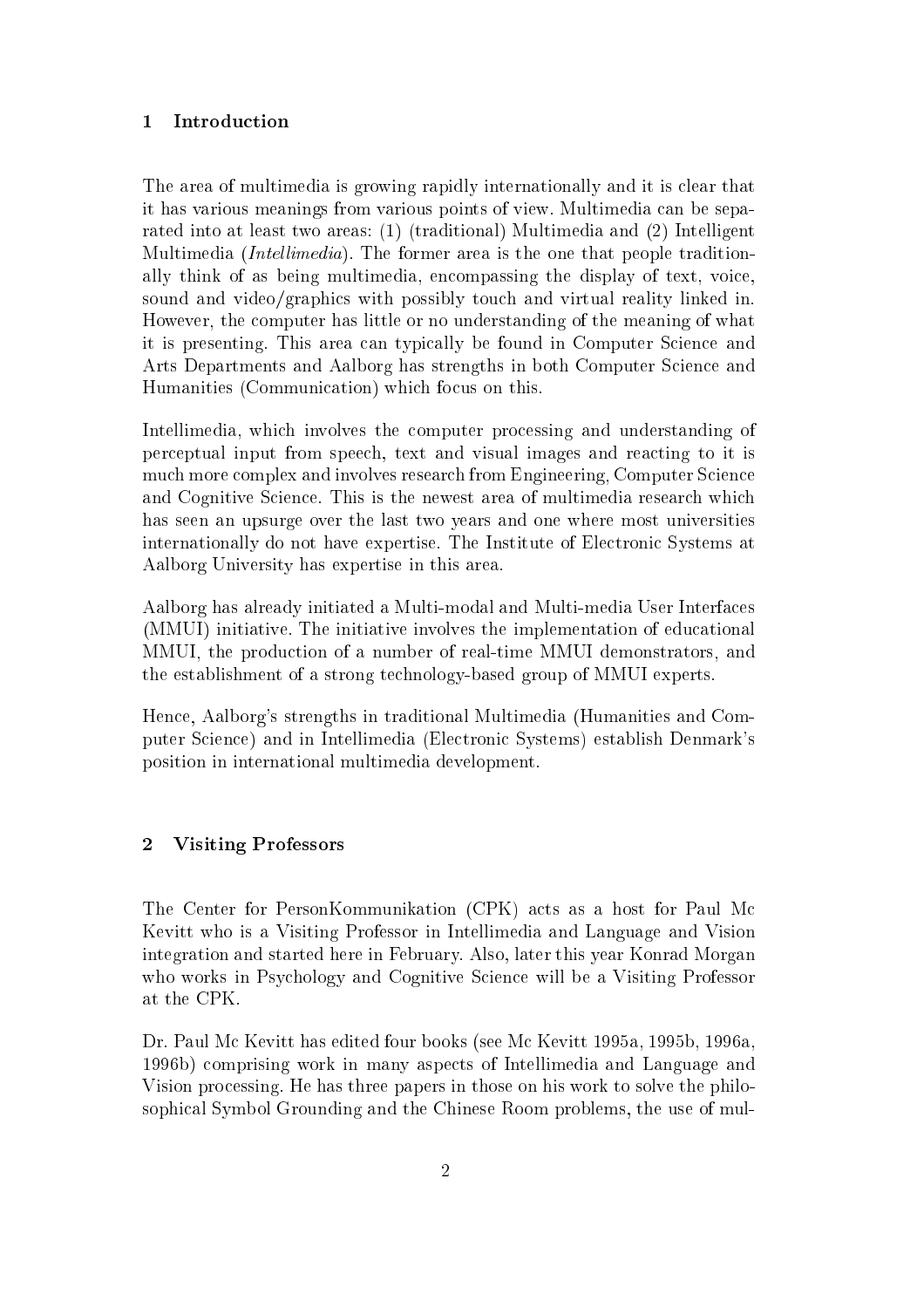timedia in intelligent interfaces and the use of language and vision processing for the analysis of medical data in the form of language and image input. Dr. Mc Kevitt also has a strong background in the development of natural language dialogue systems where he has developed a system called OSCON (Operating System COnsultant) which will answer English questions about computer operating systems (UNIX, MS-DOS). This work has focussed very much on context and pragmatics which is important for language and vision integration. Dr. Mc Kevitt is also a British EPSRC Advanced Fellow for five years in the area of speech, language, and vision integrated processing.

Dr. Konrad Morgan is currently Senior Lecturer in Information Systems at the Information Science Department of the University of Portsmouth, England. He has also been Visiting Professor at the Computer Science Department at Uppsala University, Sweden (1994-1995) and Visiting Professor of information systems and multi-media at the Computer Science Department of Linkoping University, Sweden (1995).

He is senior author of over 50 refereed technical papers and articles in human computer interaction, psychology and human factors. His research interests include: (i) intelligent adaptive multi-media interfaces in criminal intelligence analysis (Dr. Morgan leads the `Mycroft' project: a collaborative research project between ICL UK, UK NCIS and law enforcement agencies); (ii) the possible effects of individual differences on computer system preference and performance; (iii) technology attitudes as a predictive measure of successful technology usage and (iv) the viability of computer interface design methodologies.

# 3 Institute of Electronic Systems (IES)

The Institute has four research groups which focus on spoken language processing (CPK), image/vision (LIA), medical informatics (MI), and computer science  $(CSG)$ . The first two groups focus on the two main components of Intellimedia processing while the other two provide a strong basis with demonstrator projects in medicine and theories, models, platforms and tools from computer science.

### 3.1 Center for PersonKommunikation (CPK)

Research at the CPK is focused within the following three areas: Spoken Language Dialogue Systems, Data Communications and Radio Communications. CPK is an engineering research center funded by the Danish Technical Re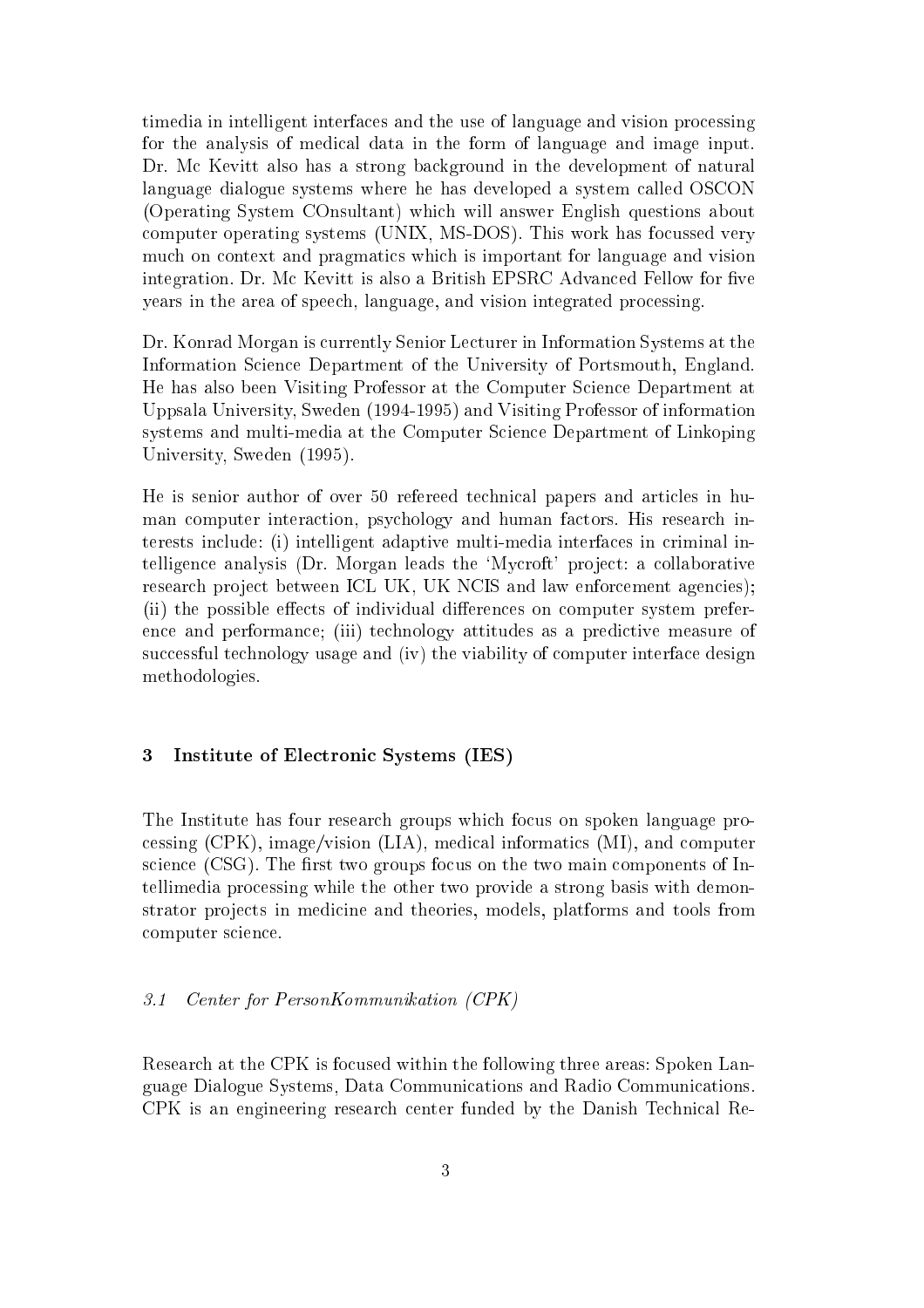search Council.

The research within Spoken Language Dialogue Systems has for a long time been focused on human-computer interfacing and interaction and to a large extent been developed in connection with ESPRIT and nationally funded projects. The results obtained so far are of high relevance to many foreseen practical multimedia applications and to Framework IV of the European Union (EU), and they may advantageously be utilised as partial basis for all activities of the MMUI initiative.

CPK has an already developed a Dialogue Specication, Design and Management tool called Generic Dialogue System (GDS) (see Dalsgaard and Baekgaard 1994) which is an appropriate platform for intellimedia research, and which from the very beginning may be used in various specialisations and student projects.

The research so far has been focused on the engineering design and development of intellimedia for speech and language in the context of professional use. The research is now ready to be further extended into the subsequent research paradigm which is based on the use of a number of available user interface components such as pen-based character recognition, optical character recognition, bar code readers, speech recognition, images and text and by combining these into an integrated multimedia interface (e.g. report generation, Personal Data Assistants (PDAs)).

A basic position taken in this research is that the separate interfacing technologies have already reached a stage of development where it will be possible to use them, with specic and identiable extension of capabilities, to create an integrated multi-modal user interface featuring a spoken human-computer dialogue. It is expected that such dialogue engineering research will form the basis for many future computer systems.

### 3.2 Laboratory of Image Analysis (LIA)

The research at LIA is directed towards three areas: Systems for computer vision, computer vision for autonomous robots, and medical and industrial application of image analysis.

Research within all three areas is sponsored by national and international (EU ESPRIT) research programmes. The main emphasis has been development of methods for continual interpretation of dynamically changing scenes. Example applications include surveillance of in-door and out-door scenes, vision-guided navigation, and interpretation of human and machine manipulation.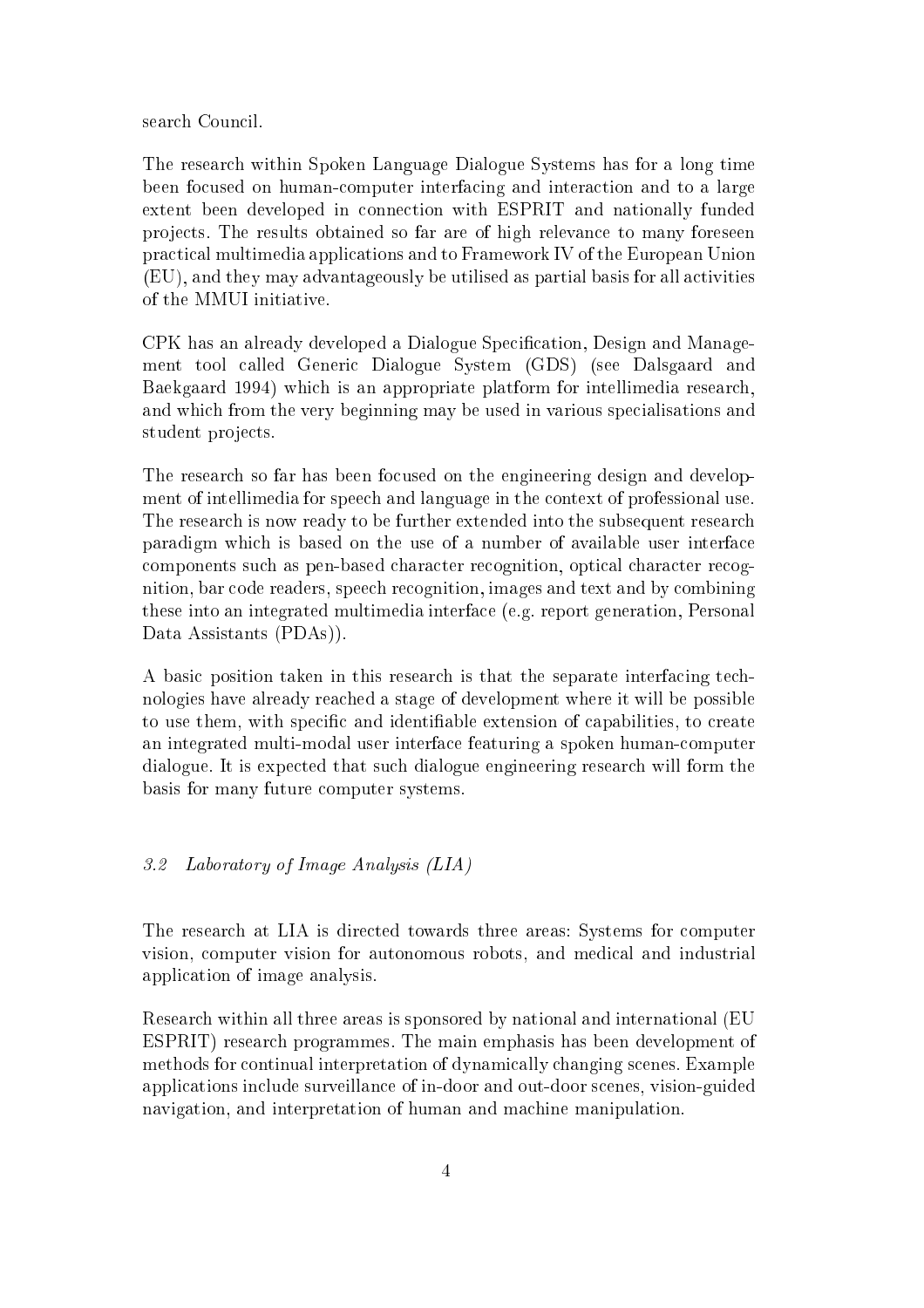Research projects concern extraction of features for description of actions in an environment (i.e. the movement of people, fish, and blood cells) and utilising these descriptions for recognition, monitoring and control of actuators such as mobile robots (safe movements in a dynamically changing environment). This includes recognising and tracking dynamically changing objects, such as hands and human bodies, which has applications in intellimedia systems.

So far the research has referred to sensory processing using single modalities, but it seems obvious that the available methods may be integrated into multimodal system, where a major objective is coordination and optimal use of available modalities. New intellimedia systems may also include much more flexible modes of interaction between computers, including both speech, body movements, gestures, facial expressions and sign language.

### 3.3 Medical Informatics (MI)

The research in the Medical Decision Support System group is centered around medical knowledge-based systems and the development of general tools to support complex decision making.

The research is building on a theory for representing causal dependencies by graphs (Bayesian networks), and uses these to propagate probability estimates. The group has developed several successful medical decision support systems, including sophisticated human-computer interaction issues. A central part of the theoretical development of this paradigm, seen in a global perspective, has taken place at Aalborg University, mainly within the research programme ODIN (Operation and Decision support through Intensional Networks) (a Danish PIFT (Professionel Informatik i Forskning og Teknologi) framework project).

The knowledge-based system technology based on Bayesian networks allowing for a proper handling of uncertain information has shown itself to be usable in creating intelligent coupling between interface components and the underlying knowledge structure. This technology may be integrated in intellimedia systems. The Bayes network paradigm, as developed in Aalborg, is already in practical use in user interfaces such as in Intelligence, a user and environment context sensitive help system in the major word processing and spreadsheet products from Microsoft.

It is foreseen that intellimedia systems will play a central role in the dissemination of information technology in the medical informatics sector. Systems representing complex knowledge, models and data structures e.g. advanced medical diagnostics system, virtual operation room, the telemedical praxis and so on, will require use of knowledge-based techniques for efficient inter-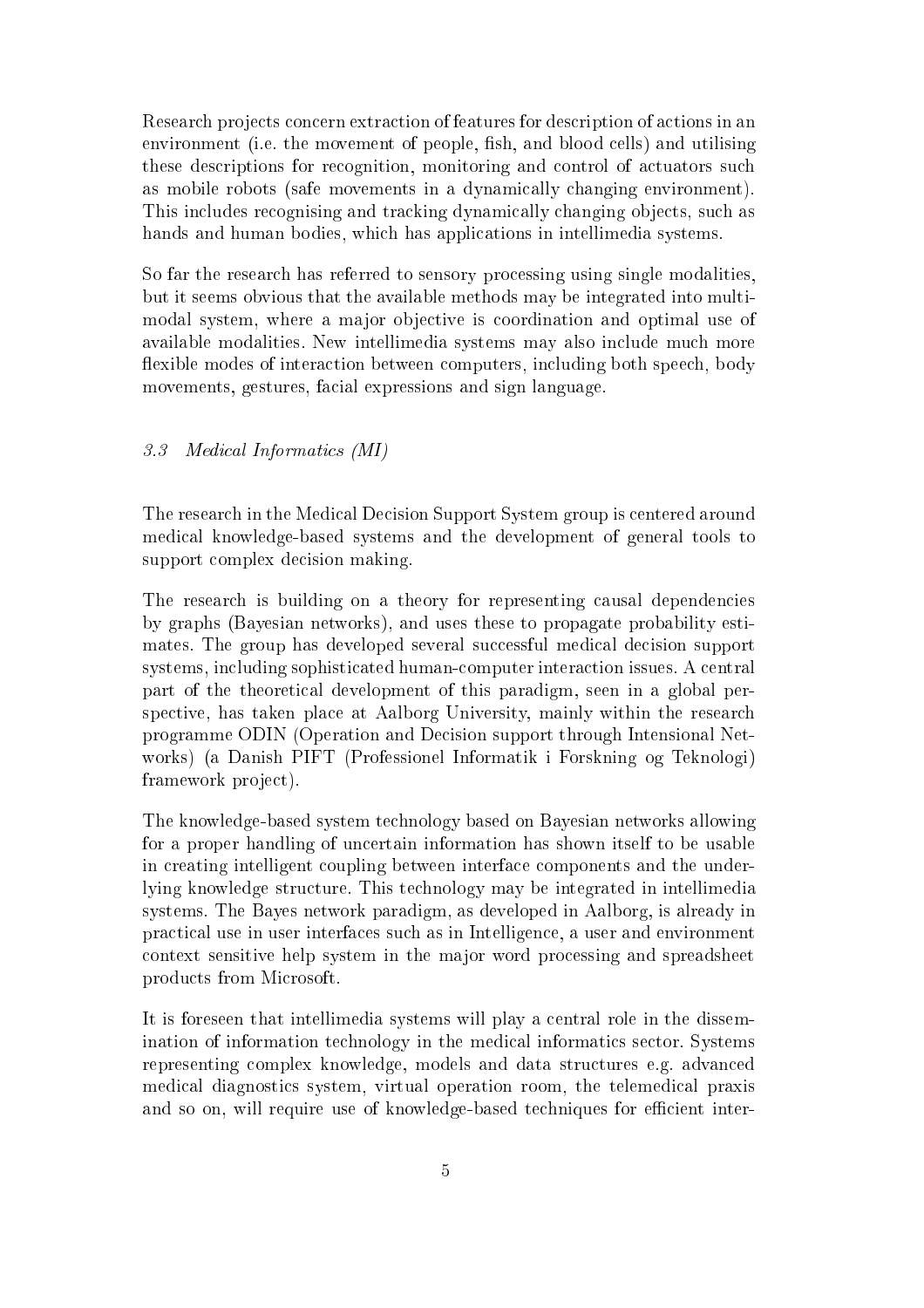# facing.

# 3.4 Computer Science Group (CSG)

The research at the CSG includes computer systems and the design/implementation of object-oriented programming languages and environments. The scientific approach covers the formally logical, the experimentally constructive, as well as the empirically descriptive.

Of particular interest for multimedia are the following subjects: principles for hypermedia construction, theories of synchronisation and cognition, distributed systems and networking, high volume databases, and the design and use of language mechanisms based on conceptual modelling. Furthermore, the CSG has a strong research tradition within the interplay between humans, organisations and information systems, and also within the subject of decision support systems and communicating agents, which is highly relevant for emerging research on models for user/system interaction.

CSG contributions include experiments for performance evaluation of the available technology (e.g. high speed networking) and experiments on the methodology for design of multimedia systems. These contributions will be based on existing research activities, which includes networks, distributed models (Topsy), and prototype hypermedia environments.

In the long term perspective, the CSG will contribute with models for intelligent human-computer interfaces and fundamental understanding of languages/dialogues, graphic elements, etc. based on conceptual understanding, and with implementations of these models. Such models are indispensable for the construction of efficient multimedia systems. Also, contributions will be made on efficient techniques for storing of high-volume multimedia data. Cases will include remote interactive multimedia teaching based on existing remote teaching.

#### $\overline{4}$ **Demonstrator CHAMELEON**

The MMUI initiative Working Group has had a number of meetings and has come to a conclusion on the development of a single demonstrator.

The demonstrator platform will have a general architecture of communicating agent modules processing inputs and outputs from different modalities and each of which can be tailored to a number of application domains. The demonstrator will be developed in both a top-down and bottom-up manner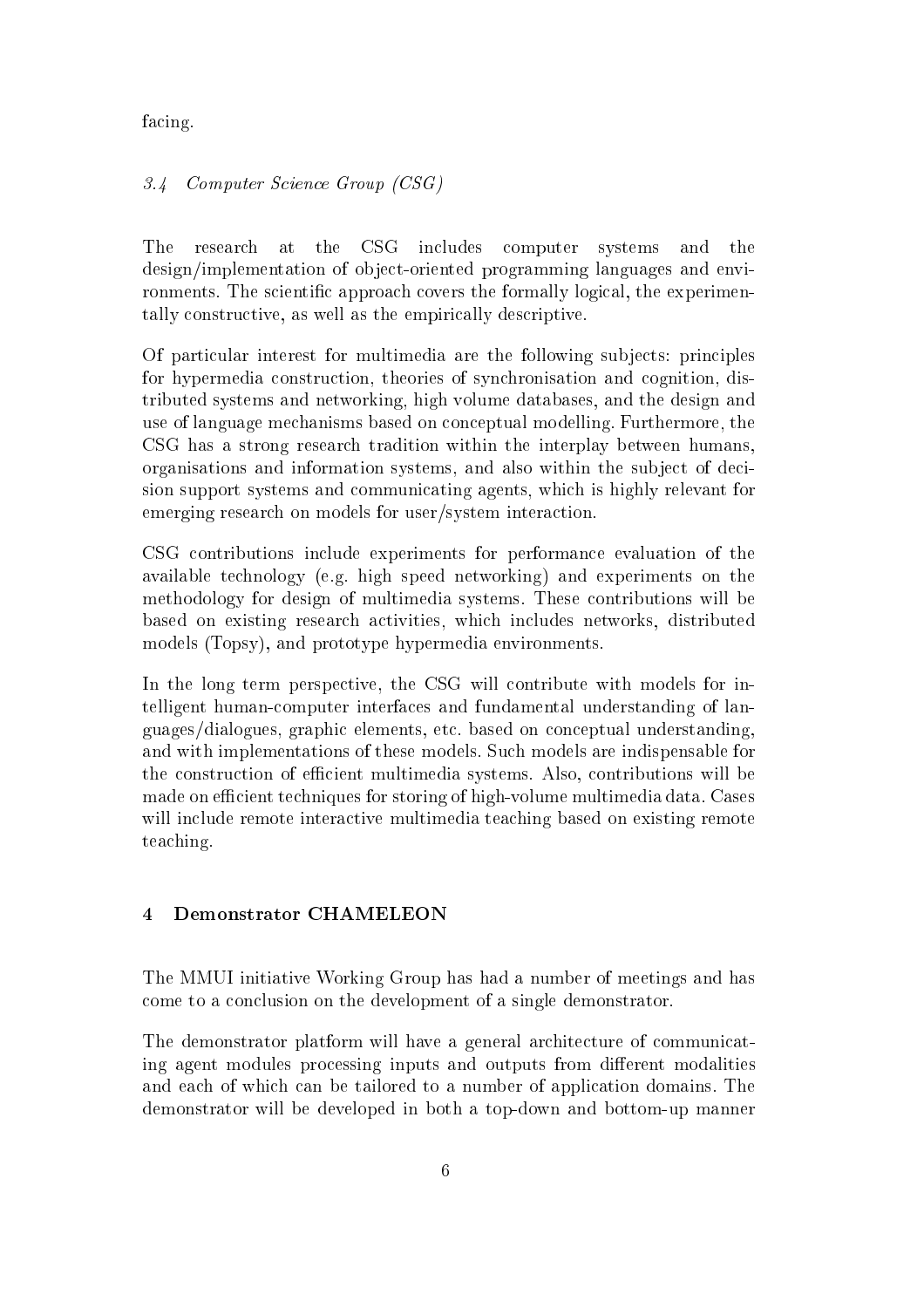making sure it is general enough for multiple application domains but at the same time keeping particular domains in mind.

### 4.1 Demonstrator platform

It has been decided that the demonstrator will be a single MMUI platform (called CHAMELEON) demonstrating that existing platforms for (1) image processing, (2) spoken dialogue processing, (3) expert systems and (4) microphone arrays can be interfaced to the single hub platform and act as communicating agent modules within it. The platform will be independent of any particular application domain and the intention is that it will be possible to run it over different server machines. We will consider programming languages such as  $C_{++}$ , C, and maybe Java for implementation. The Generic Dialogue System (GDS) of CPK implemented in C and  $C_{++}$  is being considered as an initial platform tool.

The hub platform will demonstrate that (1) it is possible for agent modules to receive inputs particularly in the form of images, spoken language, expert system queries and present outputs particularly in the form of speech, images, and graphics; (2) individual agent modules within the platform can produce output in the form of semantic representations to show their internal workings;  $(3)$  the semantic representations can be used for effective communication of information between different agents for various applications; and  $(4)$  various means of synchronising the communication between agents can be tested to produce optimal results.

### 4.2 Applications

We have identified that the different agent modules within the platform can be applied initially in at least two application domains: (1) medicine and (2) looking at people. The modalities involved in these applications include (1) spoken dialogue (e.g. neuroanatomy, angiograms, microphone arrays), (2) spoken medical reports (e.g. angiograms, neuroanatomy), (3) images (e.g. gestures, neuroanatomy), (4) expert systems (e.g. neuroanatomy) and (5) microphone arrays (e.g. sound localisation, camera steering). The incorporation of the two latter agent modules into the demonstrator is new and innovative where most groups involved in intellimedia internationally have not achieved or considered this.

We have selected various application domains to show that the platform hub architecture is designed independent of any particular application domain. The application domains demonstrate the central components of integration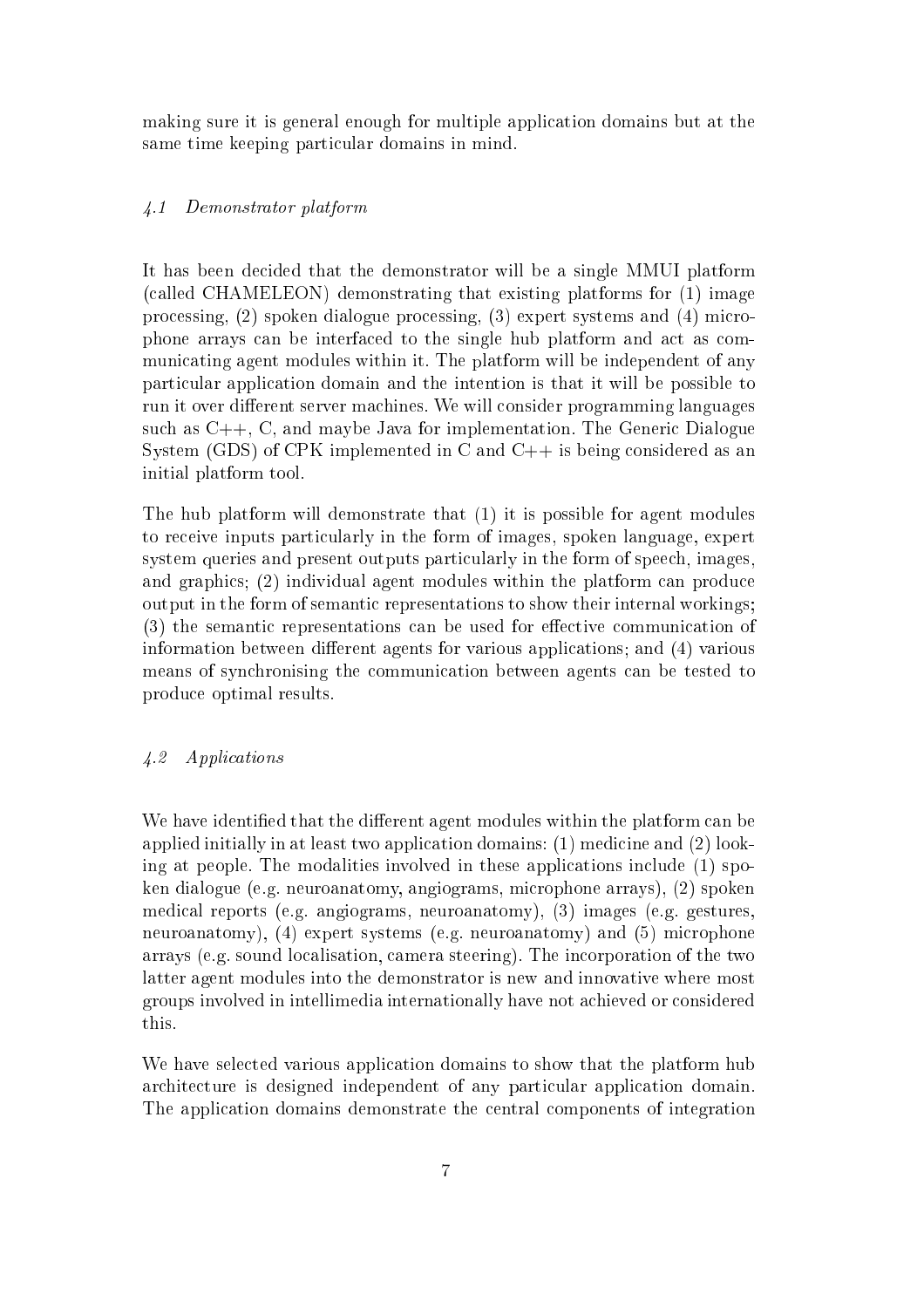which are speech and image interpretation and involve integrating research from at least four research groups of the Institute. More advanced domains such as sign language interpretation and generation will be considered at a later stage.

# 4.3 Equipment

We will avail of software such as Java, C++, C, Prolog, Lisp, Web Protocols, Dialogue Description Language (DDL), Generic Dialogue System (GDS), expert systems HUGIN and MUNIN, a neuroanatomy net language, a cognition synchroniser Topsy, and Web Protocols which we already have.

It is proposed to purchase a Sun Computer and we may need specialised equipment for image and spoken language processing.

# 4.4 Workplan

It is envisaged that most effort will be involved in developing the initial interface for CHAMELEON and integrating our existing platforms into it with particular attention to the management of interaction and communication between them.

Later stages of the workplan will involve tackling specic application domains and testing integration of the agents and the complete platform.

### 5 Teaching

Teaching is a large part of the intellimedia programme and two courses have been initiated which are given at the 8th semester: MMUI-I (Graphical User Interfaces) and MMUI-II (Intelligent Multimedia). The former course is a more traditional one involving teaching of methods for the development of optimal interfaces for Human Computer Interaction (HCI). The course brings students through methods for layout of buttons, menus, and form lling methods for interface screens and has hands on experience with the XV windows development tool.

MMUI-II involves the new and innovative topics of speech, language and vision processing. Here, minimodules are given on methods for recognising and interpreting spoken language in dialogue situations and speech and audio representation. The Dialogue Description Language (DDL) tool and Generic Dialogue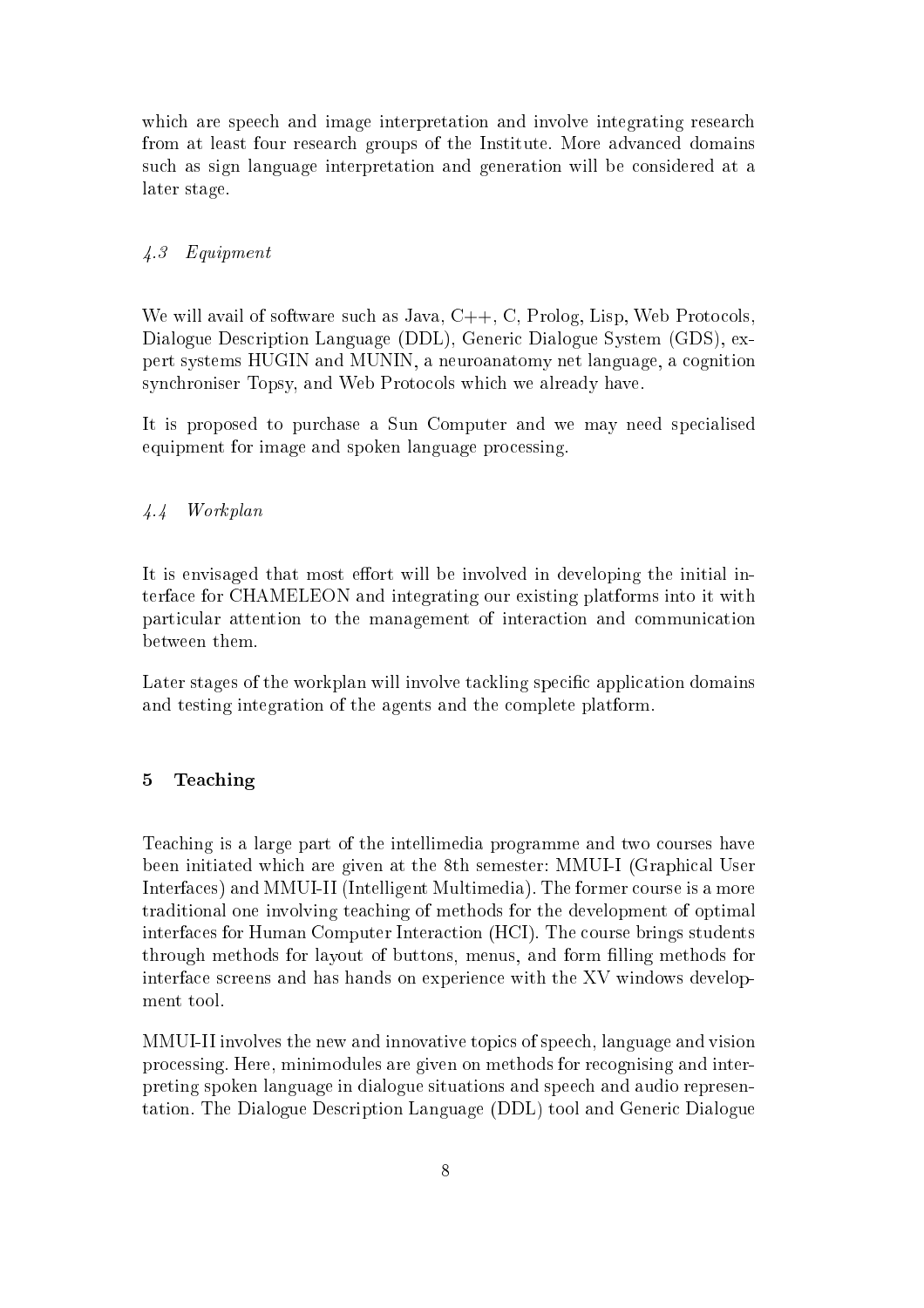System (GDS) of CPK are explained and demonstrated. There are minimodules on Natural Language Processing (NLP) and pragmatics. A Guest Lecture can be given as part of this minimodule. Minimodules are given on 3D computer graphics, handling of 3D occlusions and visible surface detection by ray tracing. The course is augmented with videos and live demonstrations. Hence, this course is true intellimedia involving speech, language and vision. MMUI-III (Advanced User Interfaces), a 9th semester course, is being designed for the Fall and it will emphasize Cognitive Science and Psychological methods for Advanced User Interfaces. We have also started to investigate how more technical courses in the earlier semesters (4th) could prepare students for MMUI  $(I/II/III)$ .

A Lifelong Learning course will be given in August for returning students of Aalborg University who wish to continue their education. This course will involve minimodules on Human Computer Interfaces, Intellimedia and Virtual Reality.

The courses prepare students for project work and for the growing demand for intellimedia in commerce and industry. Already we have begun a proposal to integrate intellimedia teaching within the EU SOCRATES 1 year M.Sc. programme in Language and Speech and other SOCRATES programmes in Multimedia and distance learning (EuroPACE 2000). It is important that these courses give students a sound basis for conducting Ph.D. research in this area. We are also interested in integrating our more technical multimedia training with the arts based courses in Humanities at Aalborg.

The emphasis on group oriented and project oriented education at Aalborg University is an excellent framework in which intellimedia, an inherently interdisciplinary subject, can be taught.

### 6 Reading

A reading group has been initiated under the intellimedia programme and this group meets every other week to discuss papers in the area. Such papers could act as part of semester 9 courses like MMUI-III. We have stored minutes of each meeting as state-of-the-art commentaries on intellimedia research.

### 7 Conclusion

Aalborg University is well equipped in terms of both personnel, equipment and teaching organisation to be able to contribute to INTELLIMEDIA-2000+ in